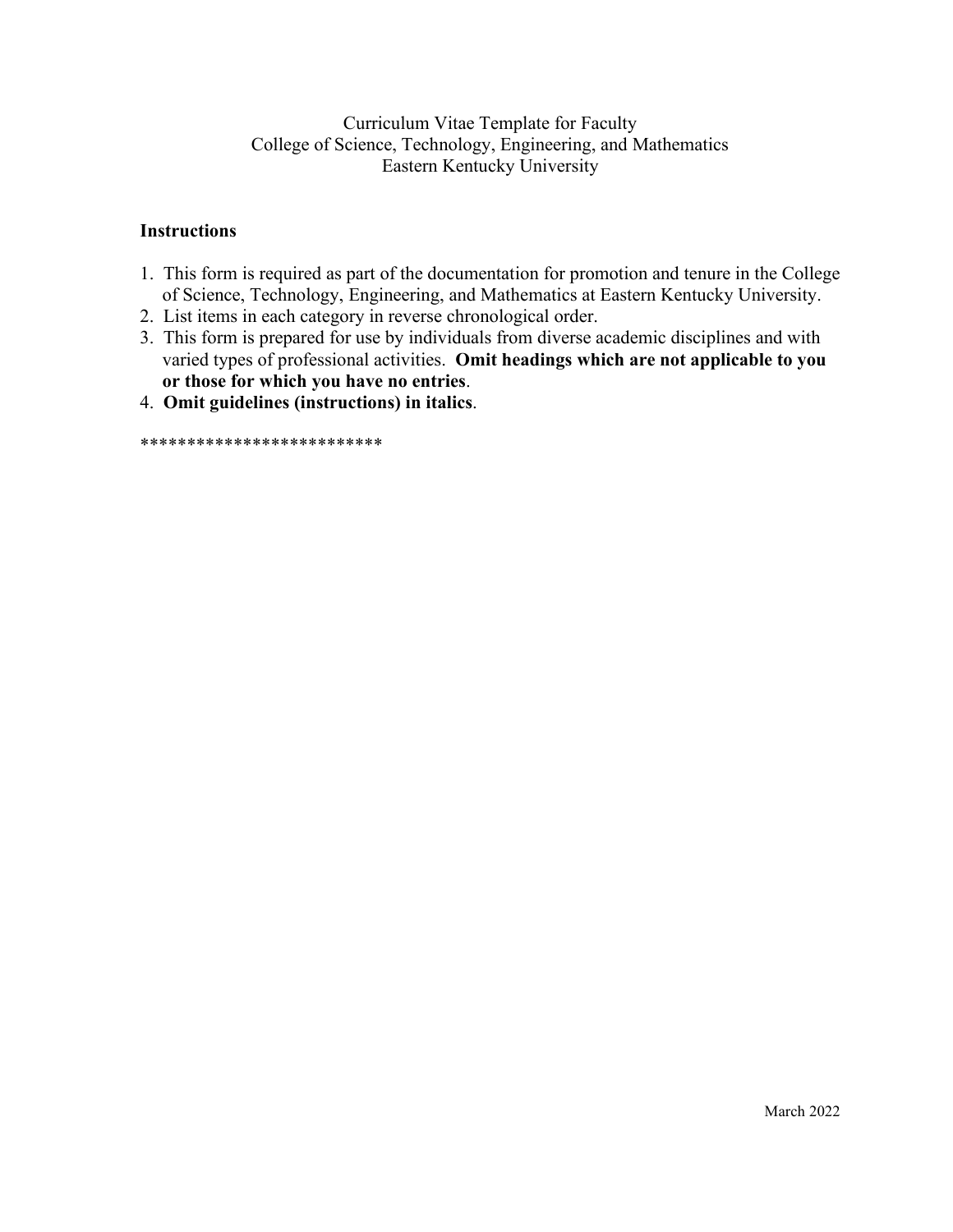**NAME: PHONE**: **E-MAIL**:

# **ADDRESS:**

## **EDUCATION** *List all degrees*

Degree, Discipline, Institution, Date.

## **ACADEMIC POSITIONS**

Title, Discipline, Department, Institution, Dates

## **OTHER POSITIONS**

Position, Employer, Dates

## **TEACHING**

*List all courses taught at Eastern Kentucky University and the number of times each course has been taught since joining EKU.*

| <b>Course Prefix</b> | <b>Title</b> | <b>Times Taught</b> |
|----------------------|--------------|---------------------|
| and Number           |              |                     |

## **RESEARCH INTERESTS**

*List or give a brief description of the main focus area(s) of your research activities).*

**PUBLISHED WORKS** *(provide COMPLETE CITATION using standard method for your discipline or the ones given below. In either case, inclusive page numbers for journal articles should be included)*

## **Scholarly Books**:

Author(s) in order as they appear on book. (Year). Title, City, State: Publisher.

# **Refereed Journal Articles:**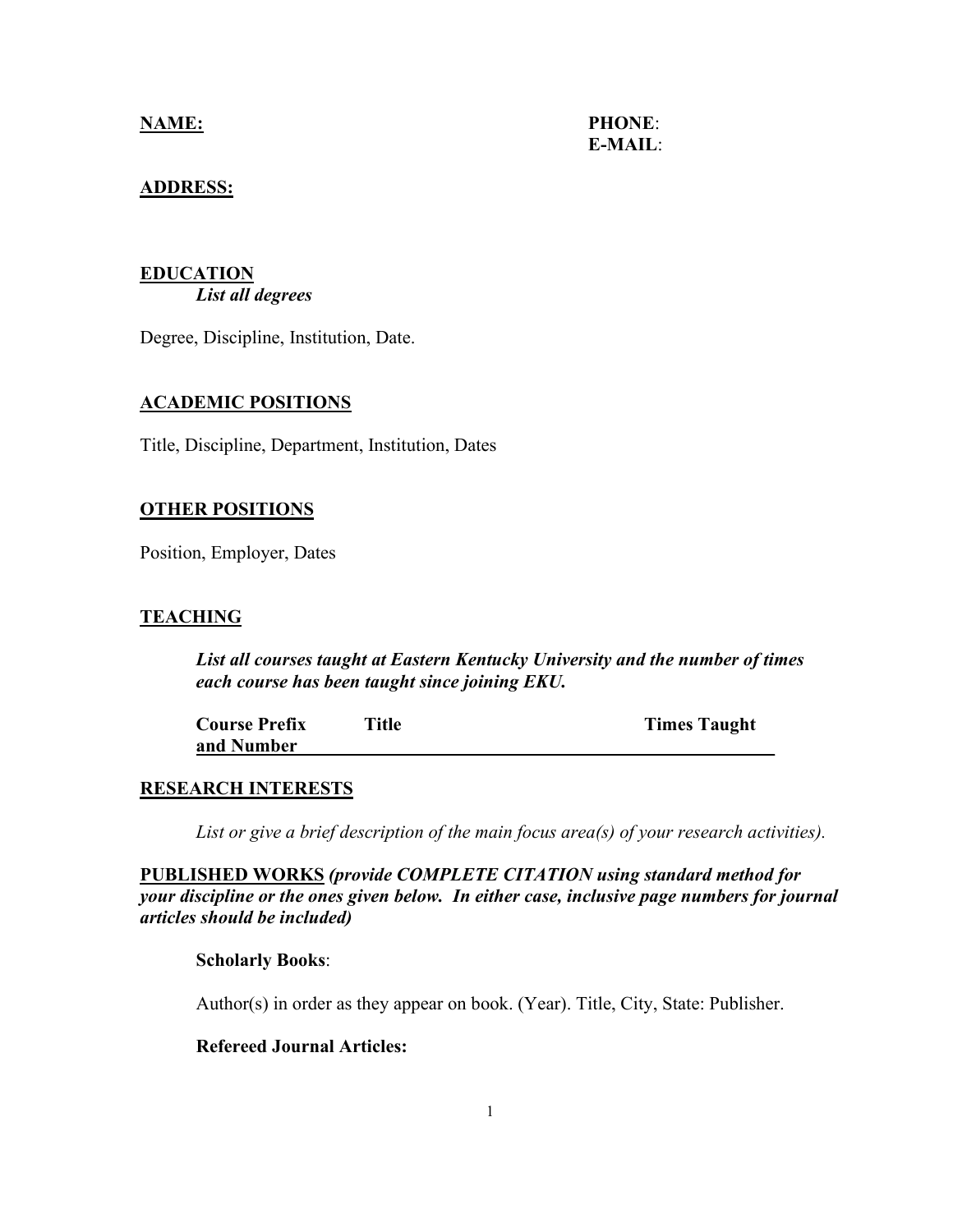Author(s) in order as they appear on the article. (Year). Title of article. *Journal name*, *Volume (issue)*, page numbers range.

### **Non-Refereed Journal Articles**:

Author(s) in order as they appear on the article. (Year). Title of article. *Journal name*, *Volume (issue)*, page numbers range.

### **Textbooks**:

Author(s) in order as they appear on book. (Year). Title. City, State: Publisher.

### **Edited Books:**

Editor(s) in order as they appear on book. (Eds.). (Year). Title. City, State: Publisher.

#### **Refereed Chapters in Books**:

Author(s) in order as they appear on the chapter. (Year). Title of Chapter. In: names of editors (Eds.), *Title of book* (pp. range of pages of chapter). City, State: Publisher.

## **Non-Refereed Chapters in Books**:

Author(s) in order as they appear on the chapter. (Year). Title of Chapter. In: names of editors (Eds.). *Title of book* (pp. range of pages of chapter). City, State: Publisher.

## **Book Reviews:**

Author(s) in order as they appear on the article. (Year). [Review of the book *Title of book reviewed*, by Author of book Reviewed]. *Journal name*, *Volume (issue)*, page numbers range.

#### **Refereed Proceedings/Transactions:**

Author(s) in order as they appear on the article. (Year). Title of article. In: names of editors (Eds.). *Title of Proceedings* (pp. range of pages of article), City, State: Publisher.

#### **Non-Refereed Proceedings/Transactions**:

Author(s) in order as they appear on the article. (Year). Title of article. In: names of editors (Eds.). *Title of Proceedings* (pp. range of pages of article), City, State: Publisher.

### **Refereed Published Creative Works:**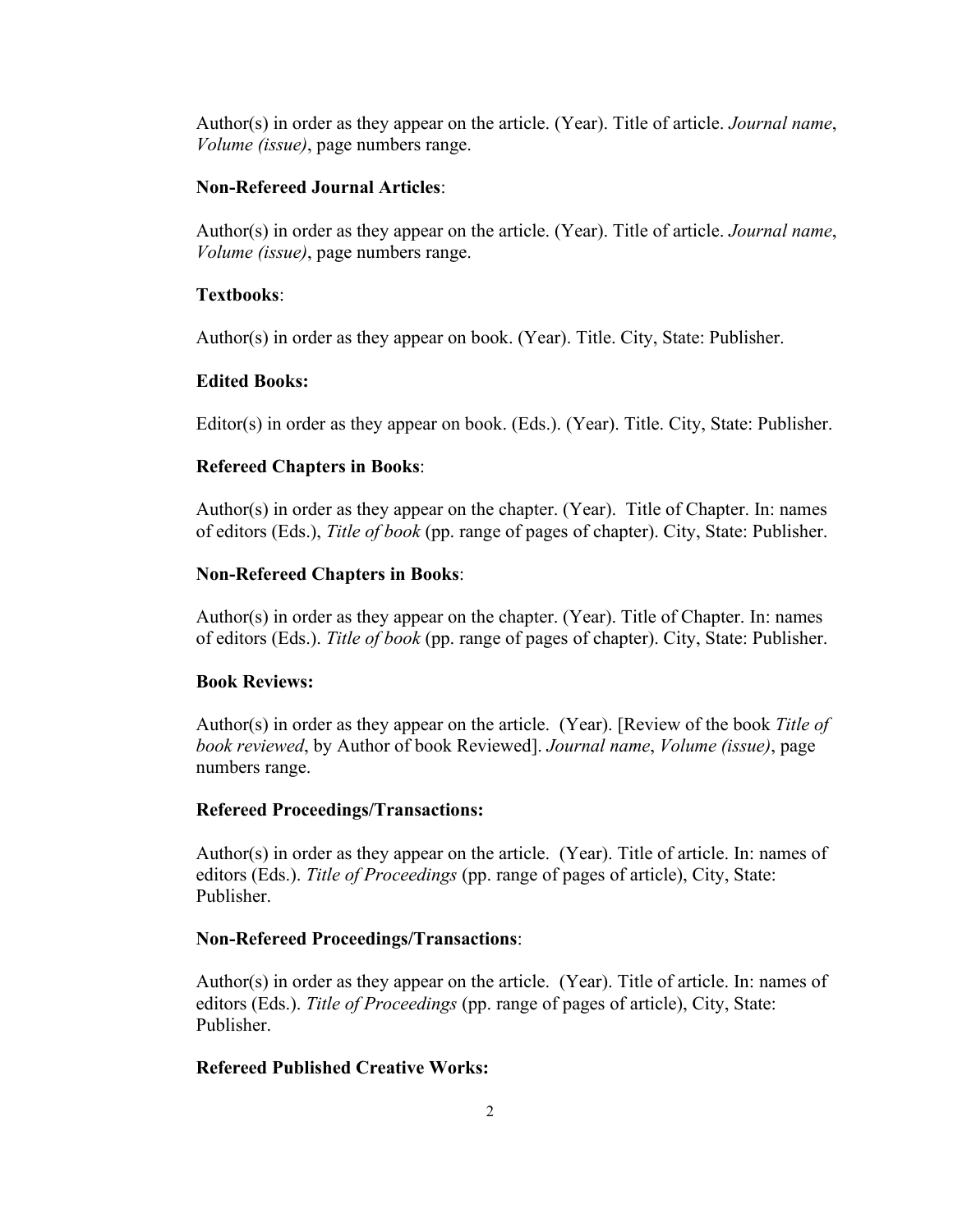Author(s) in order as they appear on the article. (Year). Title. *Outlet*, Volume, page numbers range.

## **Non-Refereed Published Creative Works**:

Author(s) in order as they appear on the article. (Year). Title. *Outlet*, Volume, page numbers range.

**Other published works (***e.g. lab texts, technical reports, encyclopedia entries, trade books. Provide all pertinent details as appropriate to the type of published work***)**:

Author(s) in order as they appear. (Year). Title. Publisher, page numbers range.

#### **ORAL PAPERS PRESENTED/ INVITED LECTURES**

Presenter(s). Title of presentation. *Title of conference/Institution*, Location. Date. Abstract/Session Number.

#### **POSTERS PRESENTED**

Presenter(s), Title of presentation. *Title of conference/Institution*, Location. Date. Abstract/Session Number.

#### **OTHER MEETINGS/ WORKSHOPS/ PROFESSIONAL DEVELOPMENT**

Title of Meeting/Workshop/Professional Development Activity. University or Organization, Location. Date.

## **GRANTS & CONTRACTS**

Title of proposal. *PI*: Name of Principle Investigator. *Co-PI*: (Name(s) of CoPIs if any). Agency. Status (i.e. funded, not funded, or under review), Amount. Dates.

#### **STUDENT SUPERVISION (Scholarly/Creative Activities)**

*List all graduate and undergraduate students and research associates who you have supervised during the last five years.*

Name of Graduate student. Title of student's work. Dates. Name of Undergraduate student. Title of student's work. Dates.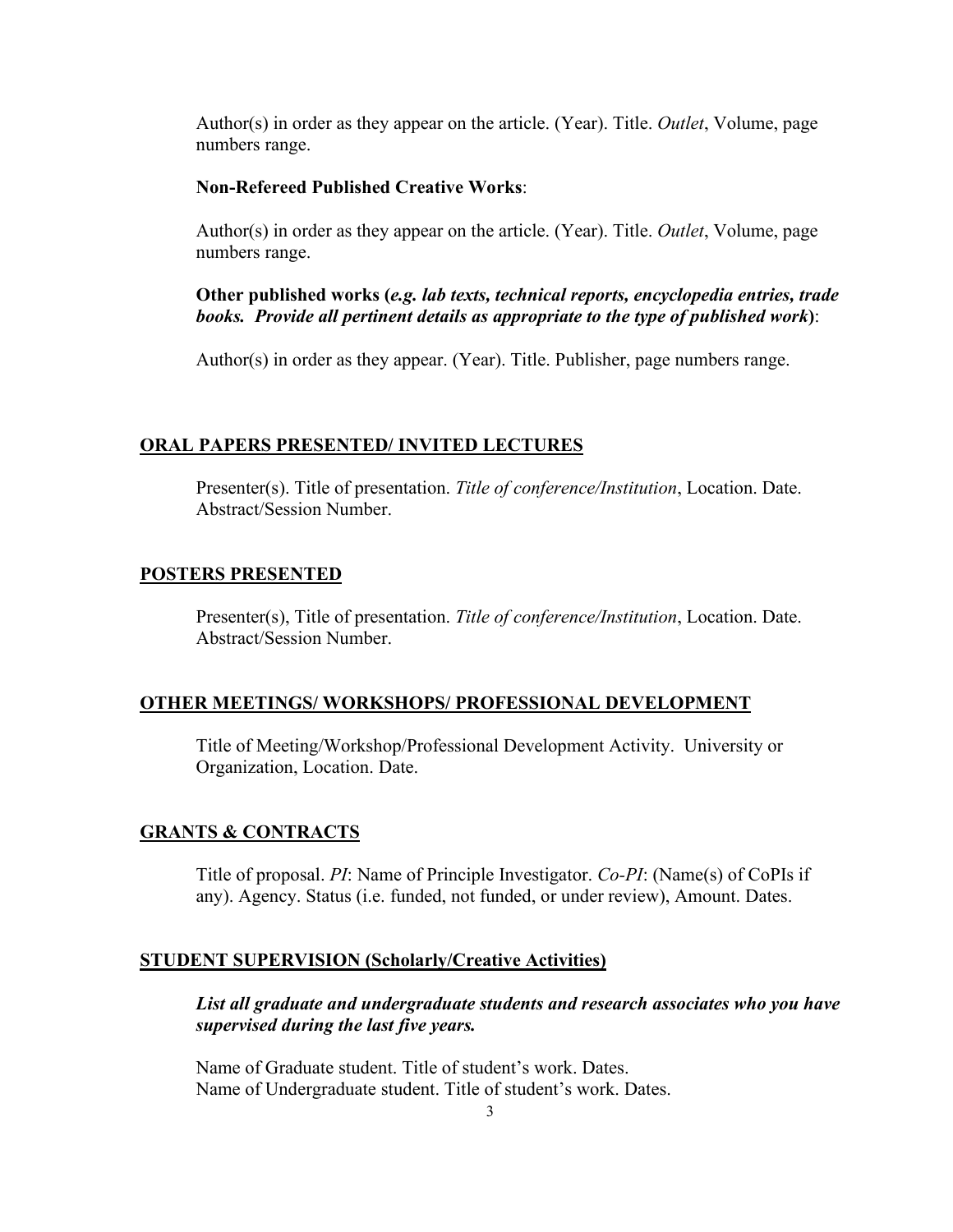Name of Research associate. Title of associate's work. Dates.

## **INSTITUTIONAL SERVICE**

## *If you served as committee chairperson or other leadership role, please note*:

Department Committee, dates

College Committee, dates

University Committee, dates

Other institutional service, dates

### **SERVICE TO THE PROFESSION**

# *Clearly differentiate editorial positions (e.g. journal editor/associate editor) from manuscript and proposal reviewing.*

Office in professional societies, dates

Review/editorial boards, dates

Proposal review panels, dates

Individual proposal review, dates

Manuscript reviews, dates

Consulting, dates

Other (specify), dates

# **PROFESSIONALY RELATED COMMUNITY SERVICE**

Service, audience, dates

#### **PROFESSIONAL MEMBERSHIPS**

Name of professional organization. Start and end dates (years) of membership.

### **HONORS AND AWARDS**

*Clearly indicate whether the award is for teaching, scholarly/creative activities, or service.*